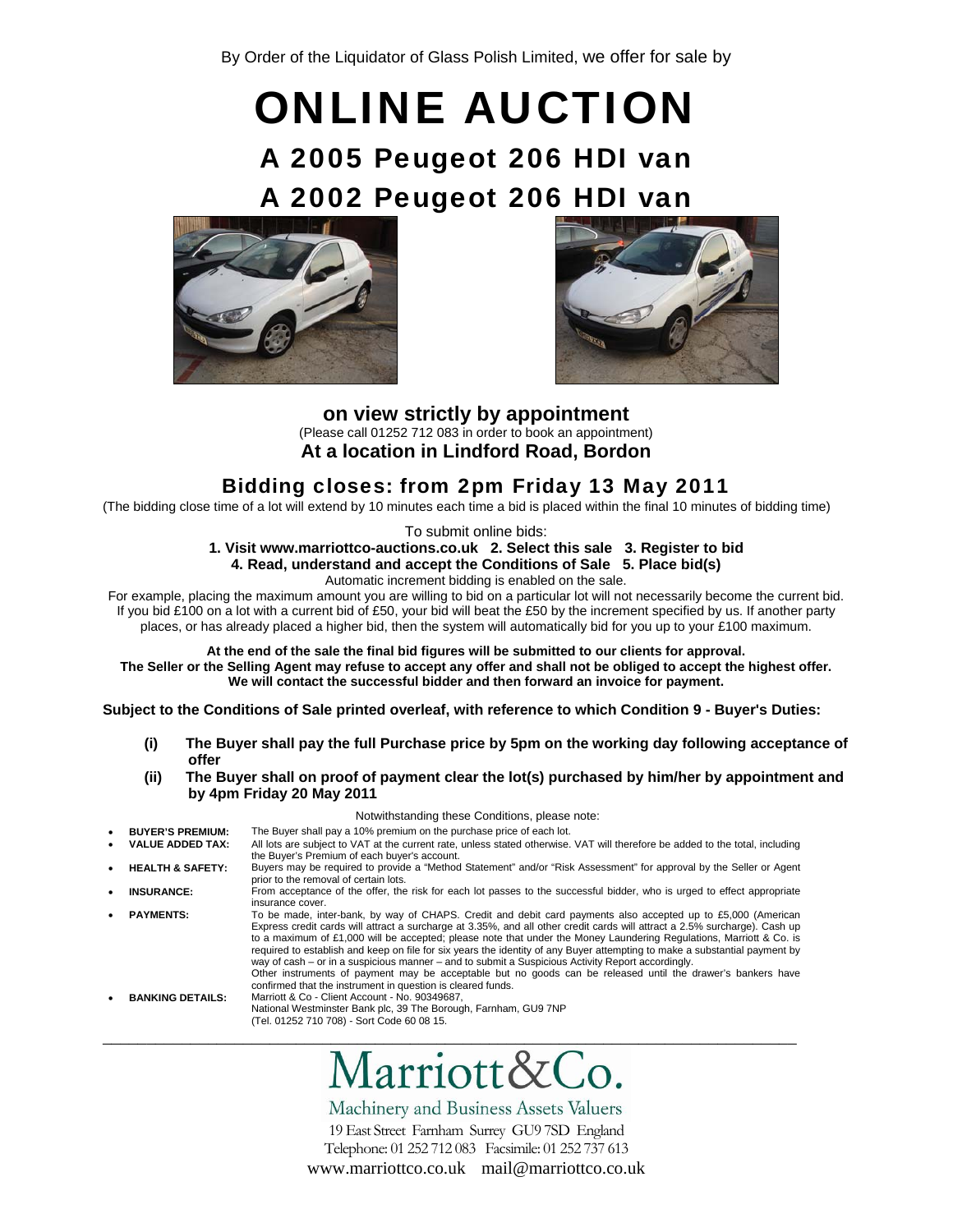#### **CONDITIONS OF SALE BY ONLINE AUCTION**

#### **'Online' sales use the internet, licenced software and a remote server over which Marriott & Co. has no control. Marriott & Co. accept no responsibility whatsoever for any bids placed**

#### **1. Conditions of Sale and Definitions**

These conditions of sale together with the information printed on the cover of this catalogue are the only terms and conditions by which the Selling Agent will sell lots to a Buyer.

In these conditions, references to :

- (a) The "Sale" means the process by which the Selling Agent offers the lots listed in the catalogue for sale by "online auction" or "online tender" by way of the Selling Agent's website, which sale may be completed by the Selling Agent in accordance with Condition 4 below;
- (b) The "Selling Agent" means Marriott Valuers Limited trading as Marriott & Co. or any employee thereof at the time of sale;
- (c) The "Buyer" shall have the meaning ascribed to it in Condition 4 below and the "Buyers" shall be deemed to be principals (for the purpose of these conditions), unless to the knowledge of the Selling Agent they are acting as agents on behalf of a named principal;
- (d) The "Seller" means the person owning or having the right to sell the lot;
- (e) The Interpretation Act 1978 applies to the terms and expressions used in these conditions as if contained in the statute, and these conditions shall be governed by English Law.

#### **2. The Condition of Goods**

Whilst every care has been taken in the preparation of any advertisement, brochure, catalogue and other publication, descriptions are necessarily statements of opinion and must not be relied upon as statements of fact. Neither the Seller nor the Selling Agent is responsible for the correctness of any description of any lot.

The Selling Agent sells as agent for the Seller (unless otherwise specifically declared). The Selling Agent is not in a position to know the history or assess the quality of the lots. Lots sold are likely to have been subject to wear and tear caused by use or the effects of age and may have faults and imperfections. Buyers are given opportunities at the viewing times to examine lots and will be assumed to have done so. They must rely solely on their own skill or judgement as to whether lots are fit for any particular purpose and whether they comply with the catalogue description. This sale by online auction or tender is not a consumer sale.

**3. Personal Risk and Damage to Property** Every person on the premises where the lots are being exhibited or sold before, during or after the sale are:

- (a) Deemed to be there at their own risk and neither the Seller nor the Selling Agent
- shall be liable for any loss, accident or injury sustained howsoever caused; and (b) Responsible for any damage they, their carriers or other agents may cause to any lot, to the premises or any other property.

#### **4. Bidding and Ascertainment of the Buyer**

In order to place a bid at our online auction or tender sales, the Buyer must have registered on the Selling Agent's website and will have acknowledged that any bid made is subject to these Conditions of Sale.

All bids made shall therefore be treated as offers made upon these Conditions of Sale and the Buyer is bound by them. Subject to these conditions the Buyer shall be the party notified by the Selling Agent of the acceptance of that party's offer.

For the avoidance of doubt, by making a bid, the bidder agrees to purchase the lot in accordance with these Conditions of Sale. The Seller or the Selling Agent may refuse to accept any offer and shall not be obliged to accept the highest offer.

#### **5. Selling Agent's Discretion**

The Selling Agent has the right to:

- (a) Refuse any bid;
- (b) Advance the bidding as he may decide;
- (c) Decide whether there has been a dispute as to the bidding and, if so, immediately to re-offer the lot in question;
- (d) Divide, combine and to withdraw any lot;
- (e) Exclude any party from the premises where the lots are being exhibited or sold, or block any party's bid.

#### **6. Sellers' Rights**

#### Lots offered for sale are subject to:

- (a) Any reserve price placed by the Seller;
- (b) The right of the Selling Agent to bid on behalf of the Seller;
- (c) When no reserve price has been placed (but in no other case) the right of the Seller to bid personally or through any one agent.

#### **7. Duties of Persons Present and Using the Auction/Tender Sale Website**

All persons present at the premises or using the Auction/Tender Sale website agree to refrain from conduct which may cause a nuisance to others present or using the website, and to indemnify the Selling Agent against the consequences of any proceedings brought in respect of such conduct.

#### **8. Buyer's Premium and Value Added Tax**

The Buyer shall pay a 10 per cent premium on the purchase price of each lot sold (such premium to belong to the Selling Agent), together with Value Added Tax at the current rate on the purchase price of each lot (unless the lot is notified as not attracting Value Added Tax) and on the premium.

#### **9. Duties of Buyer**

Upon being notified, the Buyer shall:

- (a) Supply, if so required, a Banker's reference unless prior arrangements have been made;
- (b) Pay, if so required, a deposit of 25 per cent of the purchase price;
- (c) Pay the purchase price together with the Selling Agent's premium plus any chargeable Value Added Tax by 5pm on the working day immediately following acceptance of the offer;
- (d) In accordance with the Health & Safety at Work Regulations and Construction Design & Management Regulations, the Buyer may be required to provide a "Method Statement" and/or "risk assessment" for approval by the Seller and/or the Selling Agent prior to the removal of any lots. The Buyer is responsible for electrical disconnections which must be carried out by a suitably qualified electrician, and the Buyer is responsible for the removal of any fluids and/or waste in and around the lot(s) strictly in accordance with the Control of Substances Hazardous to Health Regulations. The Selling Agent reserves the right to withhold the lot(s), until a satisfactory removal method statement has been provided by the Buyer;
- (e) On proof of payment and by appointment, remove the lot expeditiously and at the latest within five working days following acceptance of offer;
- (f) Where lots are fixed to land and/or buildings, detach such lot safely and lawfully without the use of flame cutters explosives or any other dangerous equipment or processes (unless with previous written permission of the Selling Agent) and forthwith make good any damage to the land and/or buildings and the Buyer undertakes to indemnify the Selling Agent and (where appropriate) the Seller against any costs, damage, claims and demands arising upon such removal. The Selling Agent may require prior to removal a sum from the Buyer to cover the likely damage caused by such removal. The Selling Agent shall be entitled to exercise a lien on any lot purchased by the Buyer until all or any damage or loss has been paid in full.

#### **10. Liability of the Selling Agent and Seller**

- Lots are sold with all faults and defects and with all errors of description and neither the Seller nor the Selling Agent is responsible for any defects whatsoever. All implied conditions relating to description, fitness and quality are accordingly excluded;
- (b) The Seller and the Selling Agent do not make or give, nor has any person in the employment of the Selling Agent any authority to make or give, any express representation or warranty with regard to any lot - except as provided by Condition 11 below.

#### **11. Risk and Passing of Property**

Subject to Condition 17 below, the Seller warrants to the Selling Agent and to the Buyer that the Seller is the true owner of the lot or is properly authorised to sell it. Each lot is at the sole risk of the Buyer from acceptance of the offer. Title shall not pass to the Buyer until payment has been made in full and until such time the Selling Agent shall have a lien on the lot.

#### **12. Consumer Protection Act 1987**

Lots sold are not supplied as new

**13. Default by the Purchaser**

- If the Buyer fails to comply with his duties, the Selling Agent shall have the right to:
- (a) Resell the lots by Public Auction or otherwise without notice to the Buyer, and if any loss arises from such a resale after deducting the Selling Agent' full costs and expenses, the Buyer shall be responsible to the Selling Agent for that loss (any net surplus to be the Seller's); and
- (b) Where a deposit is paid, to forfeit that deposit; and
- (c) Charge interest on any unpaid balance at the rate of 2 per cent above base rate from time to time; and
- (d) Charge for storage arising after the time for removal at the rate of 25 per cent per annum of the sale price and to release the lots in question to the Buyer only after payment in full of all storage and removal expenses incurred (as well as the full purchase price).

#### **14. Agency and Commissions**

The Selling Agent may execute commissions received on condition that the relevant lots have been viewed by the bidder

#### **15. Computer Software and Data**

The sale of any computers specifically excludes any software and/or data that may be held on computer carrying media, and the Buyer undertakes to not use and to remove and/or re-licence any software and to not use and to remove all data within the meaning of the Data Protection Act 1998 from the computer carrying media. The Selling Agent reserves the right to retain the computers until the Buyer has complied with this condition.

#### **16. Safety of Machinery and Vehicles**

- (a) Lots may not comply with the Health and Safety at Work Act 1974 or other relevant safety legislation; accordingly the Buyer undertakes not to use any lot purchased until satisfied that it complies with the relevant Acts and Regulations relating to such machines and equipment and to indemnify the Selling Agent against any failure to observe this undertaking;
- (b) In the case of the sale of vehicles, no vehicle is warranted or held out to be roadworthy; the Buyer undertakes to ensure that no vehicle is used unless it complies with the Road Traffic Acts and other relevant legislation; the odometer reading of vehicles is not warranted;
- (c) All goods sold are sold as used and are not supplied as new;
- (d) This sale is subject to the Selling Agent being satisfied that all lots are safe, and the Buyer must allow access for a competent person nominated by the Selling Agent to inspect and carry out any necessary portable appliance tests (at the Seller's expense); any item failing a safety test will be excluded from the sale and scrapped.

#### **17. Insolvency and Death**

Where the Selling Agent conducts a sale on behalf of a Seller who is the Receiver, Administrator, Liquidator of Supervisor of a limited company, or Trustee in Bankruptcy or Supervisor of an individual:

- (a) The Seller shall only act as an agent on behalf of the company, bankrupt or individual (as the case may be) and shall be under no personal liability whatsoever in respect of the contract for sale of any lot;
- (b) The Seller and the Selling Agent on his behalf sell whatever right, title or interest the company or the bankrupt or the individual may have in the lot; no warranty is given or authorised to be given by the Seller nor the Selling Agent with regard to the Seller's title to any lot(s) sold; any claims with regard to retention of title or other claims to the lot(s) will be the responsibility of the Buyer without any recourse to the Seller or the Selling Agent; no adjustment will be made if it subsequently transpires that the lot(s) are subject to third party ownership;
- If before title to any lot has passed to the Buyer, being an individual, he dies or enters into a composition or arrangement for the benefit of his creditors or has a Receiving Order in Bankruptcy made against him, or being a body corporate, has a Receiver, an Administrator or a Supervisor appointed or goes into Liquidation or enters into an arrangement for the benefit of its creditors, then in all such cases the contract for sale for such lot may be, at the Selling Agent's discretion, rescinded without notice to the Buyer; upon rescission, any deposit paid by the Buyer shall be forfeited and the Selling Agent shall be entitled to exercise the rights set out in these conditions of sale on the basis of a deemed default by the Buyer.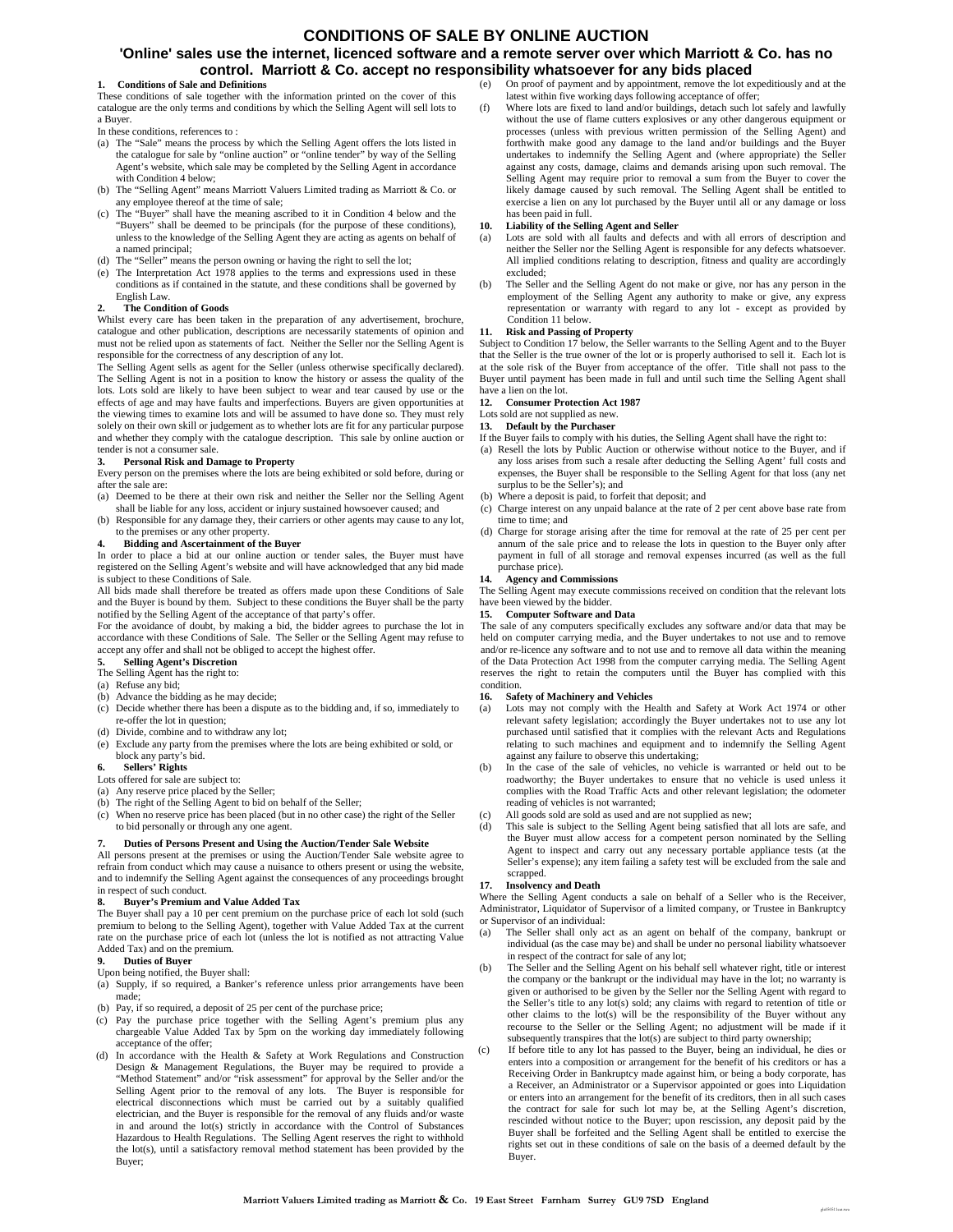**1** 

 $\parallel$ 











# LOT PHOTO **PHOTO** DESCRIPTION

#### **A 2005 Peugeot 206 HDI 1.4 litre diesel van**

Registration number: NX05 ZZJ<br>Recorded mileage: 106,146\* Recorded mileage: Registration document: Available<br>MOT certificate: 9 Decemb Tax: 31 May 2010

9 December 2011

Subject to VAT

### **2 A 2002 Peugeot 206 HDI 1.4 litre diesel van**

Registration number: KP02 ZKZ<br>Recorded kilometres: 132,677\* Recorded kilometres: Registration document: Not Available<br>MOT certificate: TBA MOT certificate: Tax: 31 May 2011

gla050511cat.twa

Subject to VAT

**\*mileages not warranted**

**END OF SALE**